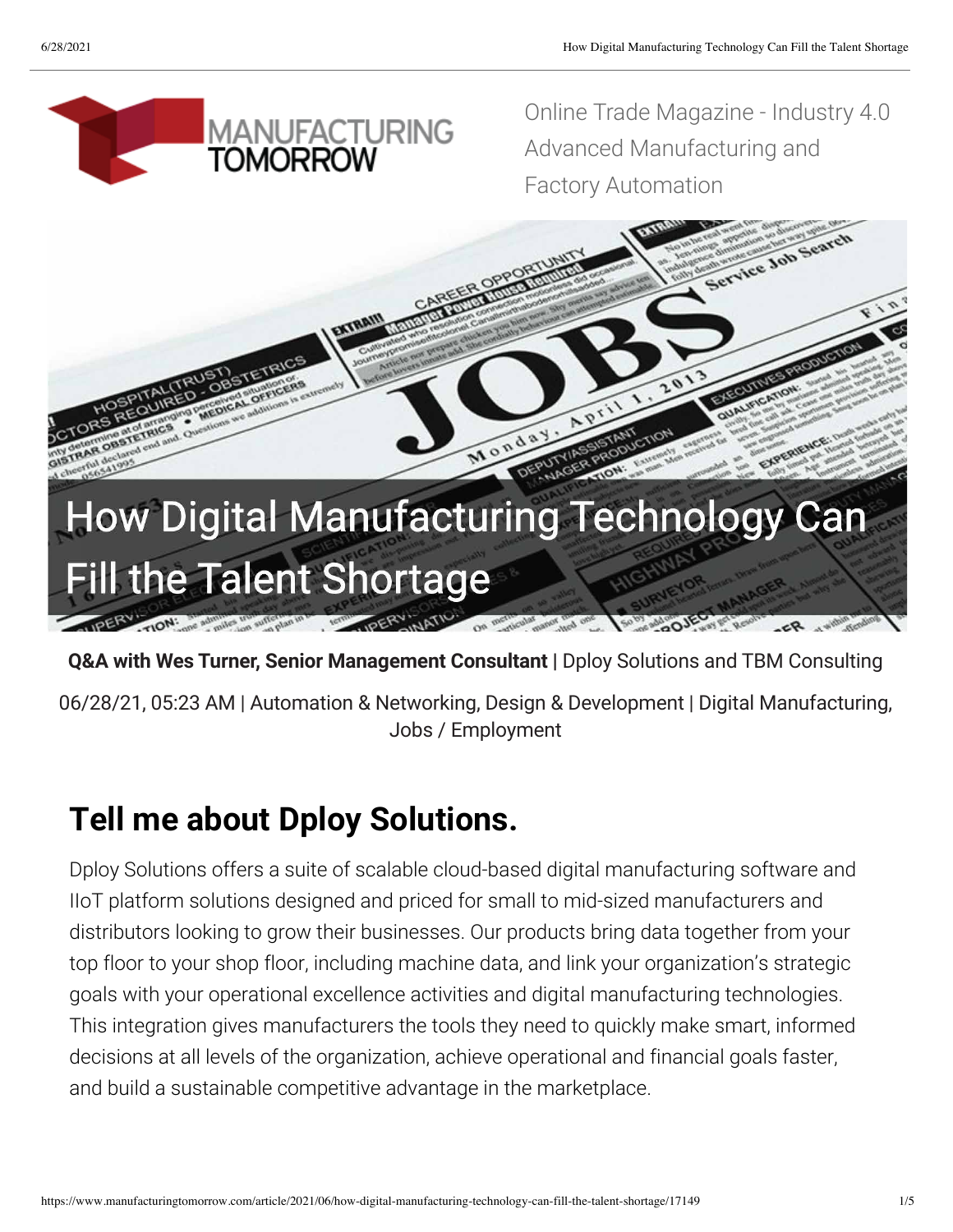#### **What is your role at Dploy Solutions?**

I'm a senior management consultant with Dploy Solutions and TBM Consulting, and I work directly with clients to help improve their processes, implement managing for daily improvement, or MDI, systems and improve their hour-by-hour data from the manufacturing floor. We used to do all of that manually. Now we're using Dploy to manage those systems so that the data they're pulling from the shop floor can be managed from a cloud-based system, rolled up into digestible reporting and given to management to look at, and make changes and decisions based on that data.

#### **How has COVID-19 impacted the talent shortage?**

get enough people to come through the door. And there are a variety of reasons: they're It was bad before COVID, and now it's even worse. Most of our clients say they just can't afraid for their health, they're getting generous unemployment benefits, or they're having to stay home and take care of children because schools are closed. Many clients are also struggling with delivery issues, keeping up with demand, and having a hard time running their lines as usual because of new COVID requirements. For example, one client had to redesign their production lines to accommodate social distance guidelines. Absenteeism is also an issue, and sometimes they have people on the line become infected and they have to shut down the entire line and sanitize before getting back to work. It's causing a lot of productivity issues.

#### **What are some of the top ways to increase productivity despite the talent shortage?**

First, I would say to automate processes wherever it makes sense. For example, material handling is an especially big opportunity for automation, so look at ways in which you can move material more efficiently.

You can also look at rebalancing your production lines to accommodate for the shortage of resources. In fact, look at everything in the facility to see if there is perhaps a better way to design things that would improve processes and productivity.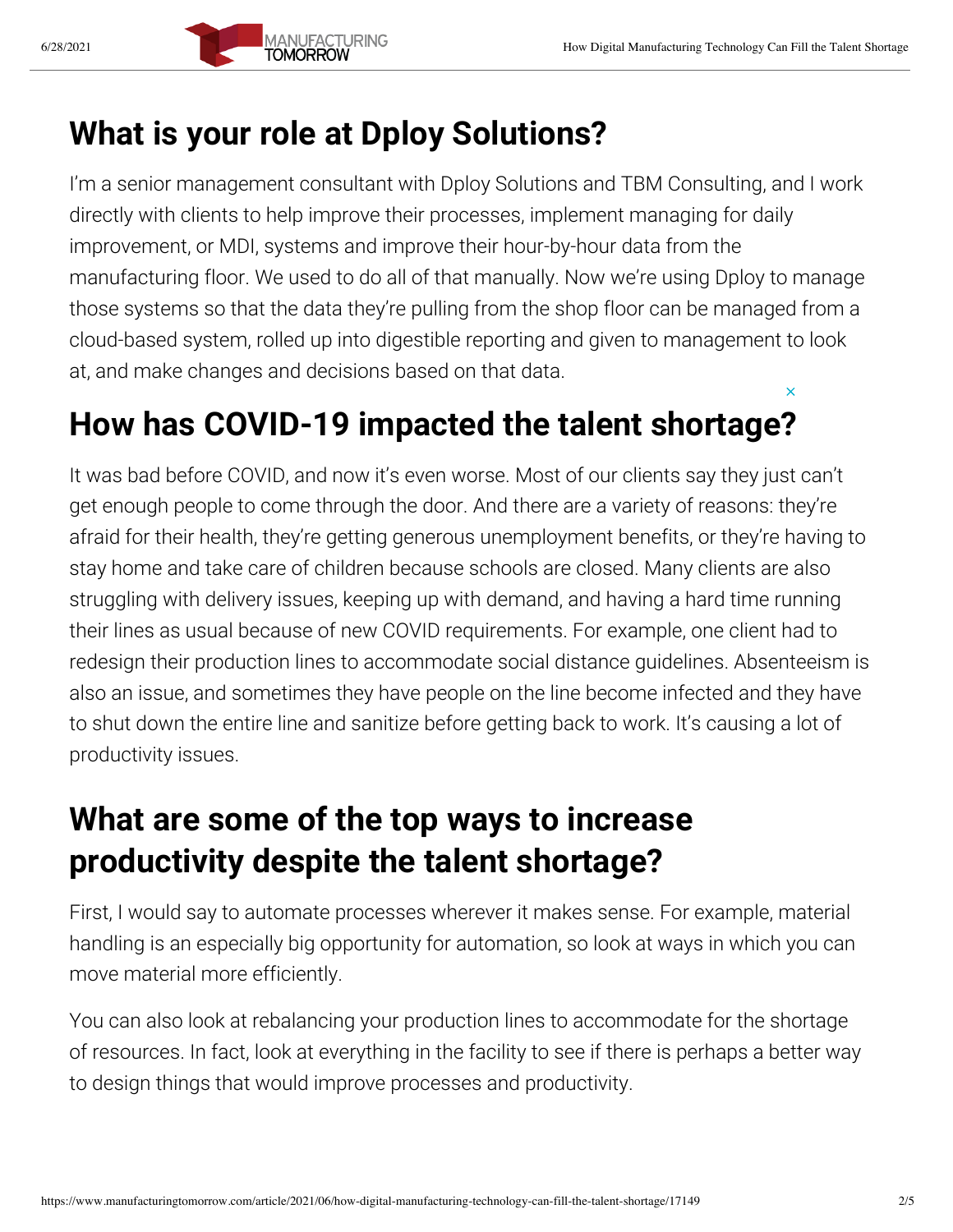Implementing a KPI management strategy is a great way to identify areas for improvement, and it gives you valuable data to analyze what's working and what's not.

Cross-training and upskilling your people is also a smart strategy. This way, if you have shortages in one area, you'll have the flexibility to move people around to fill those roles. Of course, this means you'll need to reskill and deploy people very quickly. Tools like digital standard work can help you do this effectively without impacting productivity. By capturing processes on video to document the standard work, you can use this to train people and measure their performance, instead of having to pull another employee off the line to train someone else, which consumes double the resources. With visual knowledge systems, you don't have to take the best person off the line and bog them down with training.

# **know that it is time to invest in automation? What are critical signs for manufacturers to look for to**

First is a decline in productivity. Are you missing deliveries or unable to fulfill orders? Are you having to turn down orders because you don't have the capacity or is your reputation suffering?

Second, are there safety or ergonomic issues? Especially with the talent shortage many companies are facing, they have people working more hours, which creates a safety risk due to repetitive stress injuries, fatigue, etc.

Finally, one of the biggest issues we're seeing with our clients right now is that many are willing to pay more to get people to come to work, including higher hourly wages, signing and retention bonuses, etc. But all of this changes your cost structure and erodes profitability. Rather than adding staff, it might be better economically to invest in automation, so you don't incur that ongoing increase in cost.

## **What do manufacturers need to consider while determining if automation is right for them?**

One of the biggest considerations is cost and ROI from a personnel perspective, but also consider equipment obsolescence. Are you spending a lot of money maintaining old equipment? Is it always breaking down or does it require a lot of people to run or maintain it? Rather than try to automate some part of that process, it might be better to just replace the antiquated machine.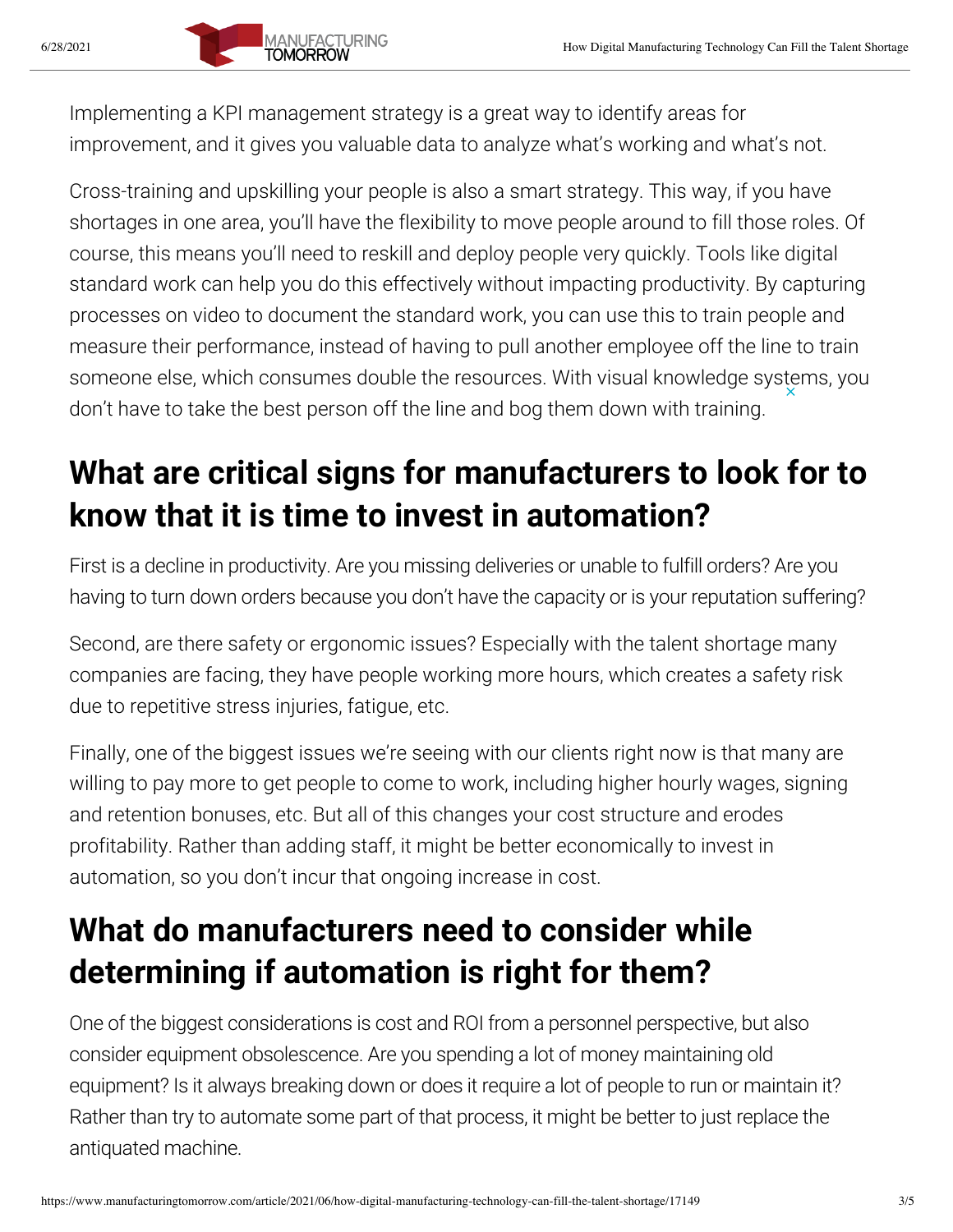On the other hand, if you replace it with new equipment, will that be beneficial in terms of cost efficiency? Will it cost more to perform preventative maintenance? Do you have the right skills? For example, your current equipment might require three operators. But if the new one requires two operators plus one maintenance operator, there's no ROI. A lot of companies fail to fully account for the overall operational cost of their equipment.

Another area to consider is material handling. Aside from maintenance—the equipment itself might be fine—maybe it requires a lot of people to move material, to load and unload the equipment. This is a perfect opportunity for automation, to either reduce the need for human intervention or to assist the humans in doing their job. Automating material handling can address safety and ergonomic issues and substantially increase efficiency and productivity.

requires specialized skills, and if you don't have them on staff, you either need to hire Finally, you have to consider whether you have the resources to support automation. It them—which isn't easy right now—or you'll be dependent on the vendor for service, which isn't cost effective either. Automation isn't always the immediate solution. Sometimes the answer to whether you should automate is "Yes, but not right now."

### **What do you believe the future of manufacturing technology and machine learning will look like in the next 5 years? How about 10?**

Skynet won't be with us anytime soon, but I do see us headed quickly toward a world of connecting workers to machines and supply chains. We've been in a phase of connecting machines through IIoT and the next step is expanding that connection to reduce reliance on workers. Right now, there are 2.1 million manufacturing jobs unfilled. It was a problem before COVID, but COVID exacerbated the talent shortage. Companies are already looking at ways to overcome the deficit so they actually don't need to hire back the workers they've lost.

For example, co-bot or robotic assist technology leverages virtual or augmented reality to help maintenance staff make a repair. With virtual step-by-step guidance, or a holographic wiring diagram overlaid on the machine, it makes troubleshooting and repair much faster and efficient. I expect we'll soon see Google Glasses-type of equipment become commonplace in the factory of the future.